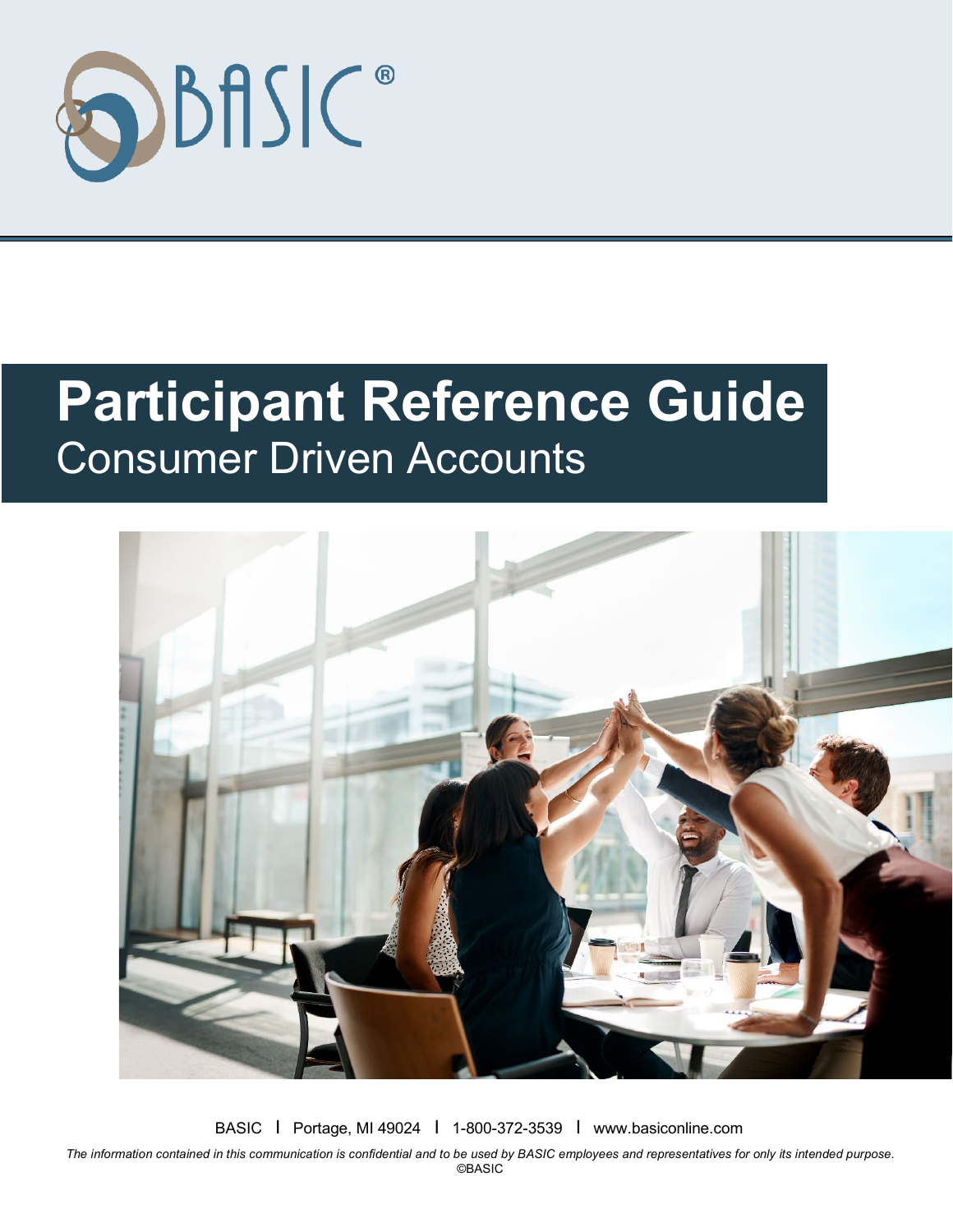# **BASIC Consumer Driven Accounts**

We hope you will find BASIC's Consumer Driven Accounts system to be efficient and valuable. Our participant website is www.cda.basiconline.com and is referred to as BASIC CDA throughout this Guide. This Guide will walk you through your account from the initial sign up to re-enrollment. Retain this Guide for future reference. For additional questions, sign in to BASIC CDA and select Contact Us or call Customer Service at 800-372-3539.

#### **How to Sign Up**

- 1. Go to: www.cda.basiconline.com (**Note**: Chrome is the preferred browser.)
- 2. Before you can sign in for the first time, **you must sign up for an account**. Click the green *Sign up* link under the First time here? Section.
- 3. Enter your email address and password where indicated.
- 4. BASIC CDA will send you an email containing a six-digit verification code. Enter the code and click *VERIFY*.
- 5. Confirm your name and email address and click continue.
- 6. Read the Terms of Use and click *AGREE*.
- 7. Add your mobile number where indicated. BASIC CDA will text you an authentication code. Enter that code where indicated and click *VERIFY*.
- 8. You are now signed up and signed in to the Consumer Driven Accounts.

Password must be a minimum of eight (8) characters and must contain at least one (1) upper case letter, one (1) lower case letters, one (1) special character(!@#\$%) and one (1) number. Passwords will expire periodically. Once signed in, you will notice the menu along the top of your screen contains many useful tools to help you manage your account(s).

#### **Alerts**

Every time you sign in to your account online, you may notice you have some alerts. Alerts are our way of calling attention to matters concerning your account that need action. You can access your alerts by clicking on *ALERT* at the top of the screen. You will also see alerts posted next to the item needing attention, such as a reimbursement, transaction, or contribution. You can also select how you wish to receive alerts.

#### **Support**

Click on *SUPPORT* to view the history of your support requests.

#### **Settings**

Under *SETTINGS*, you can update your Profile, Bank Account, Dependents, and Sign In & Security. Just click through to make your selections and update your information.

- Click on *PROFILE* to validate your Individual ID, name, last four digits of social security number, email address, mobile phone number, primary address, gender, and date of birth.
- Click on *BANK ACCOUNTS* to add your bank accounts to your BASIC CDA accounts.
- Click on *DEPENDENTS* to add or delete dependents on your account.
- Click on *SIGN IN & SECURITY* to change your password or phone number, and to select the two-factor authentication.

#### **Contact Us**

The *CONTACT US* tab also features two (2) different ways to contact us: telephone or online support request. To start the process, click on *CHOOSE A TOPIC* to select your topic from the dropdown menu and click on *CHOOSE A SUB-TOPIC* to select your sub-topic. Then you can select one of the options available to contact BASIC.



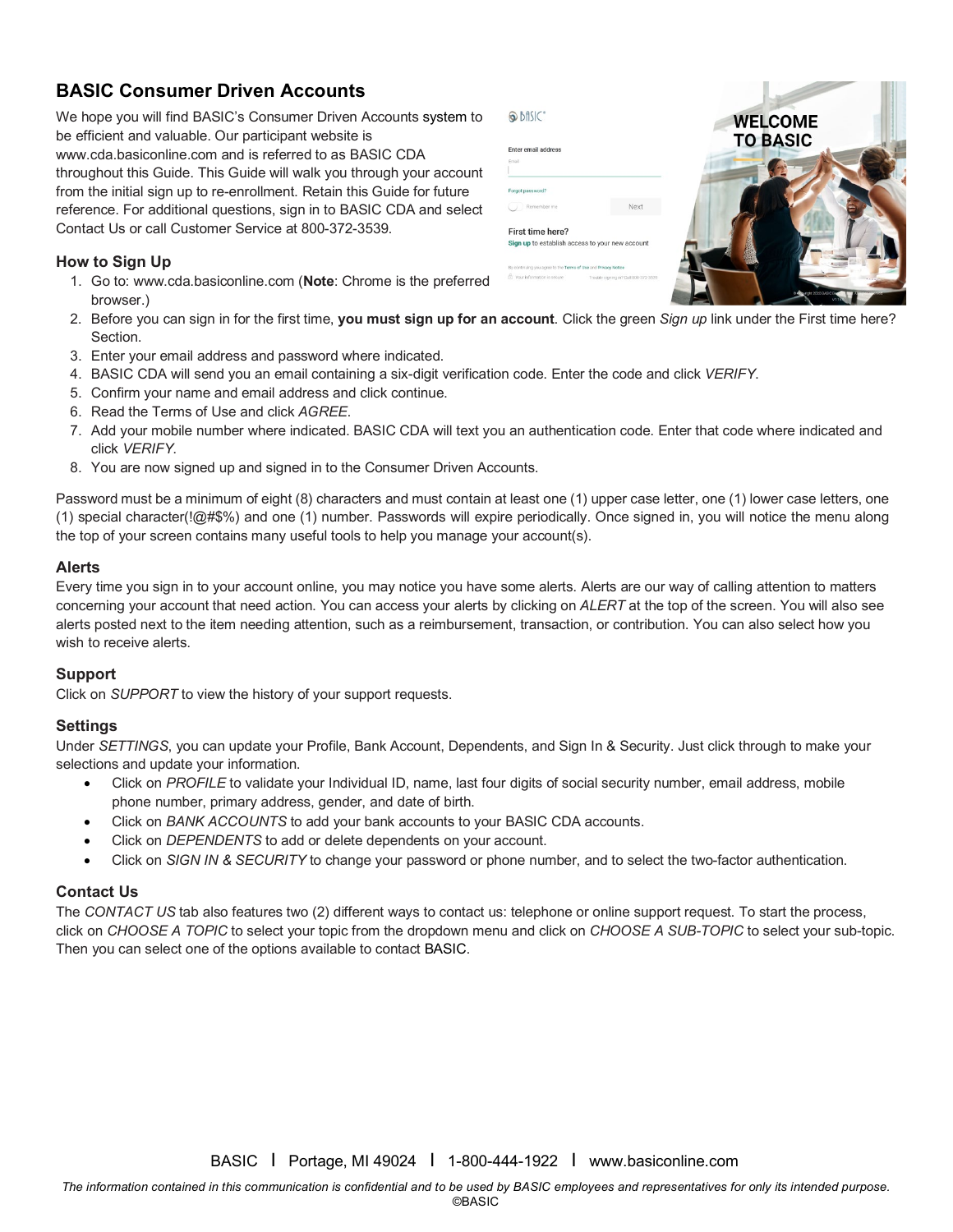# **Overview**

With the Consumer Driven Accounts system, BASIC created a new customer experience for participants. This includes a simple approach where you can manage your account across multiple channels including web, mobile, and phone.

Today, people move from the internet, to a tablet, to their smart phones. We have designed the Consumer Driven Accounts system to work the way you think. That's how we are providing a seamless and unified experience no matter which channel you're using, with a consistent look and feel and a smart, integrated approach. You can even start an action in one format like the internet and pick it up right where you left off on another device, such as your smart phone.

Once you have successfully signed in to the web portal, you will be taken to the Overview page. Here you will be able see the details regarding your account(s). All your active accounts will be listed on the left, with the amount of your available balance. Click on *VIEW ALL* to expand this section.



Your MyCash balance will be on the upper-right corner of the page. Click on the *MYCASH BALANCE* dropdown to view MyCash transactions, to transfer balances, to [schedule a balance transfer,](https://uba.tasconline.com/mycashtransferschedule) and to manage your [MyCash transfer schedules.](https://uba.tasconline.com/managecashschedule)

Under the *REIMBRUSEMENT* section you can view your reimbursement history and draft reimbursement requests, and request a reimbursement by clicking on the appropriate link. Use the *PAYMENTS* link to view your pay a provider history or to pay a provider. Scroll down to view a listing of your *RECENT TRANSACTIONS*.

#### **Benefit Accounts**

Under this tab, you can take a deeper dive into your benefit accounts. All your accounts are listed here. Click on *BENEFIT SUMMARY* from the dropdown menu to see a graphic summary of your account. You will see your Total Contributions, Total Expenditures, and your MyCash Balance. Click on *MYCASH* to view you MyCash transactions, transfer a balance, schedule a balance transfer, and manage MyCash transfer schedules.

Click on any of your account(s) from the dropdown menu to view details regarding that specific account. Here you will see your available balance, employer contribution, and your annual election amount. Click on *VIEW ALL TRANSITIONS* to view a complete history of your transactions. Scroll down to view an account summary of your account.

#### **Transactions**

Here is where you find all your account transactions. This includes transactions, expenditures, contributions, bills and receipts, and MyCash. Click on any link on the left to view the details. On each of these pages click on *BENEFIT ACCOUNT* to choose the account you want to view. You can search, sort, and attach receipts easily from this page.

#### **MyWallet**

Click on *MyWallet* to view and manage your BASIC Card. Here you can order a new BASIC Card, lock and unlock your card, report lost or stolen card, order new dependent cards, and reset ATM PIN.

*The information contained in this communication is confidential and to be used by BASIC employees and representatives for only its intended purpose.* ©BASIC

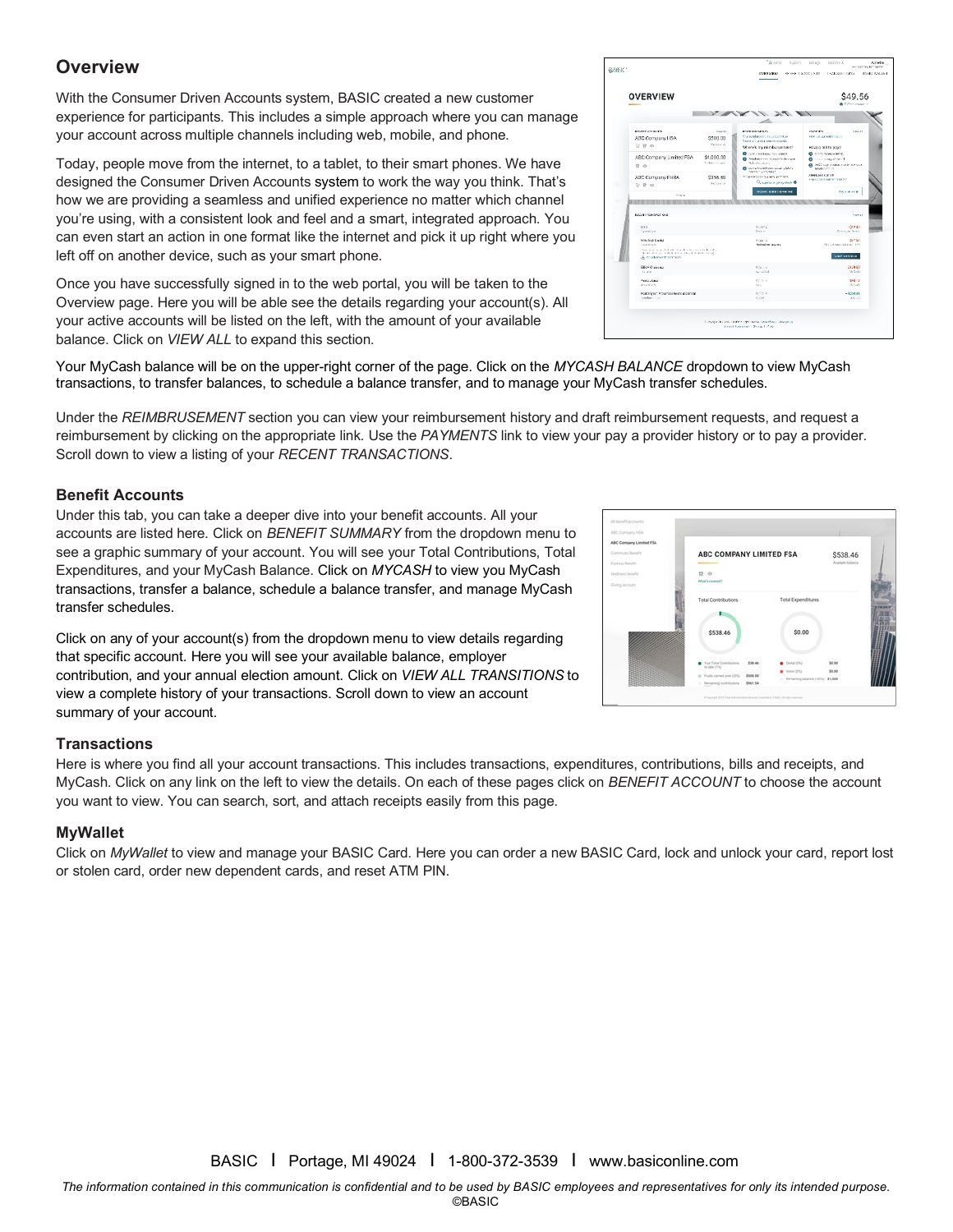# **BASIC Card**

The BASIC Card is the preferred and most convenient method to access available account funds for all eligible expenses. It automatically pays for and substantiates most eligible expenses at the point-of-purchase, eliminating the need to submit requests for reimbursement and waiting for payment. You will receive a BASIC Card within ten (10) days following the completion of your account enrollment. Please watch for it to arrive at your home address along with the Cardholder Agreement in a plain white envelope.

Your BASIC Card is good for four (4) years, so hang on to it! Even if you deplete the current year's benefits funds, you'll be able to use the BASIC Card again next year when you re-enroll. The BASIC Card operates under several separate accounts to serve as both a benefits debit card as well as a cash card.



The BASIC Card works like a typical debit card but is used as a credit card for all eligible expenses, based on the funds available in your benefit accounts. Rather than paying out-of-pocket and waiting to be reimbursed, the BASIC Card allows you to pay for eligible expenses when the service is provided (or when an eligible product is purchased).

When using your BASIC Card, the amount of the expense is automatically deducted from your available account balance and paid directly to the authorized provider. All BASIC Card transactions and services must occur within the plan year. Remember to save your receipts as you must retain records and documents to validate your BASIC Card transactions. In some cases, BASIC may require additional documentation regarding a BASIC Card transaction.

#### **Where to Use the BASIC Card**

The BASIC Card may be used at merchants who accept Mastercard and who also have an inventory information approval system (IIAS) in place to identify account-eligible purchases. At the point of purchase, the IIAS automatically approves the purchase of eligible items and payment is made automatically to the authorized merchant from your benefits

- The card is smart: it knows which account to access based on your purchase and the order the accounts are used.
- Eligible items are automatically approved at authorized merchants and paid from your benefit account.
- Don't worry... your purchases cannot exceed your available account balance.
- Hang on to your card when you deplete this year's funds; you can use the card again next year.

#### **MyCash**

On the rare occasion you can't use your BASIC Card to pay for an eligible expense, you can submit a reimbursement request online or with the mobile app. Your reimbursement will be place on the BASIC Card in a separate cash account known as MyCash. You can access your MyCash funds by swiping your BASIC Card at a merchant that accepts Mastercard, by withdrawing cash at ATM (with a PIN you can request online at www.cda.basiconline.com), or by transferring funds to a personal bank account via your online account. Even purchase retail and healthcare items together in one transaction: eligible expenses are paid from your benefit account while other items are paid from MyCash. MyCash funds can also be relied upon to cover eligible account expenses if no funds are available in your account (avoid embarrassing declines at checkout).

*NOTE: If you no longer participate in BASIC account, you may maintain an active BASIC Card to access your remaining MyCash funds. Per the Cardholder Agreement, you will be charged a \$5 monthly Cash Account Access Service fee, deducted from your account. MyCash funds are not tied to a plan year and never expire. The BASIC Card is issued by MetaBank, Member FDIC, pursuant to license by Mastercard International Incorporated. Mastercard is a registered trademark, and the circles design is a trademark of Mastercard International Incorporated.*

## **Request for Reimbursement**

There are multiple ways to pay for an eligible expense without the BASIC Card. This includes the following methods: BASIC benefits mobile app, online, or mail. BASIC processes requests for reimbursement daily, and payments are initiated within 48 to 72 hours of receipt of a complete and accurate reimbursement request. All reimbursements are deposited directly into your MyCash account, unless otherwise instructed. You may instead choose to receive a mailed paper check. Paper checks are issued on a limited basis and only upon request. *A convenience fee may be applied per check.*

You may request reimbursement any time a qualified expense has been incurred. The service related to the expense needs only to have taken place; it need not be paid before requesting reimbursement. In addition, you may only claim reimbursement for:

- Eligible expenses incurred during the applicable plan year, or subsequent grace period (if applicable);
- Expenses incurred by eligible plan participants; and
- Expenses that have not been previously reimbursed under this or any other benefit plan or claimed as an income tax deduction.

BASIC I Portage, MI 49024 I 1-800-444-1922 I www.basiconline.com

*The information contained in this communication is confidential and to be used by BASIC employees and representatives for only its intended purpose.*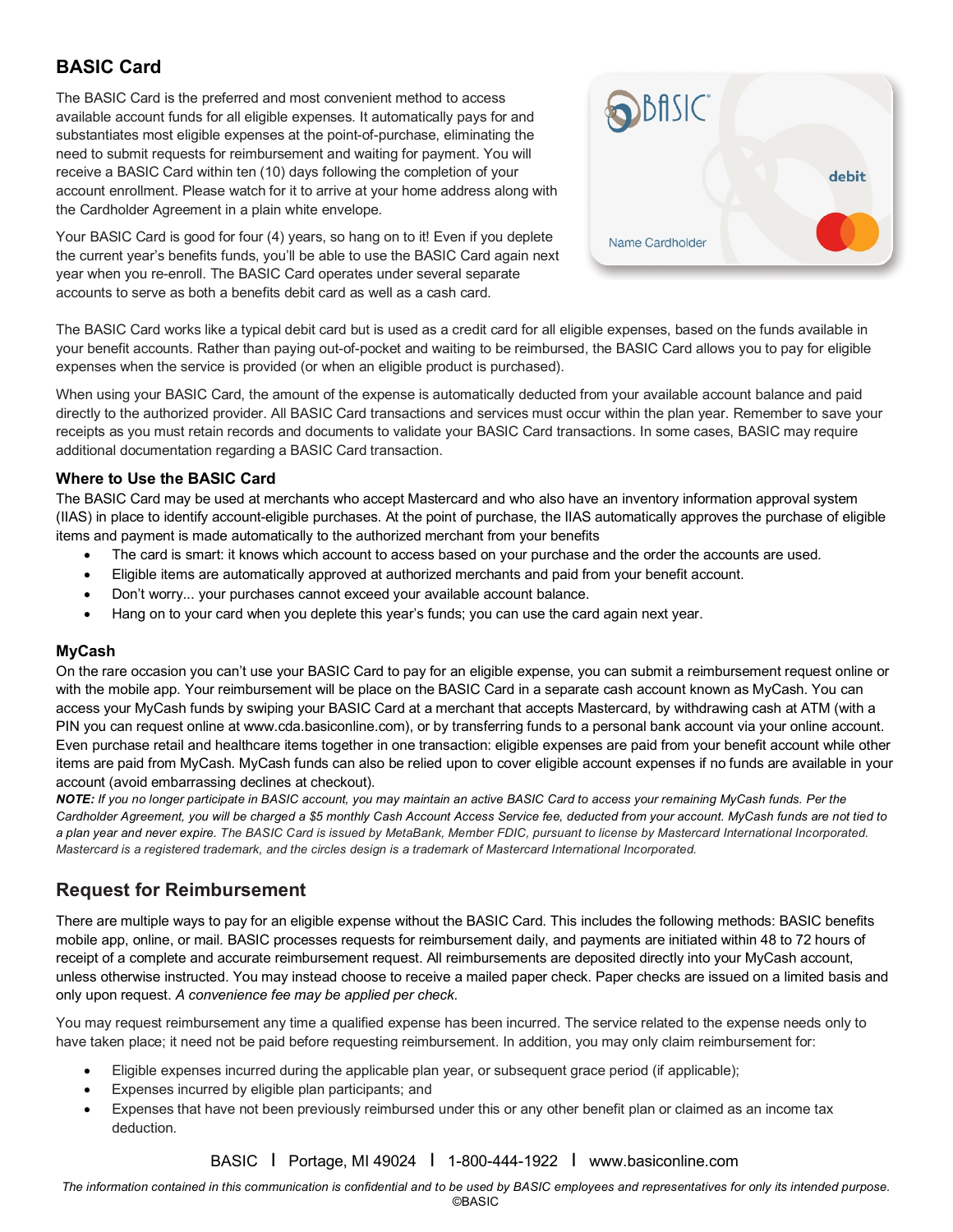*NOTE: It is your responsibility to comply with these guidelines and to avoid submitting duplicate or ineligible claims.*

#### **How to Request Reimbursement**

- 1. Sign in to your account at www.cda.basiconline.com
- 2. From the Overview page, select the green box *REQUEST A REIMBURSEMENT*.
- 3. Select who incurred the expense.
- 4. Select the date the expense was incurred.
- 5. Select the expense type. Choose the appropriate category from the list, and click on the dropdown menu to the right of the chosen category, and then select the appropriate type from the displayed list.
- 6. Enter the expense amount, the merchant name, attach the receipt(s), and a description of the expense (optional).
- 7. Click *NEXT* to review your request, and then *SUBMIT* reimbursement request.
- 8. Your reimbursement will be deposited into your MyCash account on your BASIC Card.

#### **Submitting Verification**

Occasionally, you may be asked to submit additional verification before BASIC can process a reimbursement request. If needed, you will receive communication from BASIC requesting the additional verification. To submit verification, sign in to your account at www.cda.basiconline.com and click on *ATTACH VERIFICATION* under Recent Transactions to upload verification. Verification must include the following information:

- Provider/merchant name
- Date of service/purchase (must be within current plan year)
- Description of the service/purchase
- Amount of the service/purchase

Screenshot shown to the right, is the *RECENT TRANSACTIONS* view from the *OVERVIEW* page. A request with a green *ATTACH VERIFICATION* box requires additional verification. Click the box and follow the on-screen prompts to add additional verification.

#### **Pay the Provider**

Accessible from the OVERVIEW page and the BENEFTIT ACCOUNTS page, the PAY THE PROVIDER feature offers another simple and fast way to pay for an eligible expense. Click on *PAY A PROVIDER*, select who incurred the expense, select the date the expense was incurred, and the expense type. Enter the amount, provider or merchant, address (including unit or suite), city, state, and zip code. Attach the bill by clicking on the appropriate box. This will allow you to attach a bill from the bill depository or to browse your computer to locate the appropriate bill. Review and click *SUBMIT*. BASIC will send payment from your account directly to your provider.

#### **Direct Deposit – Bank**

You can choose to have your reimbursements direct deposited into your bank account. To establish direct deposit of your MyCash funds to a personal bank account, visit the BASIC website, click on *SETTING* and then on *BANK ACCOUNT*. Click on *LINK A NEW BANK ACCOUNT*, enter your name and routing number, select checking or savings, and enter the bank name and account number. Click on *LINK* to finish setting up your direct deposit. With direct deposit, funds (\$25 or more) can be forwarded from your MyCash account to your bank within 48 to 72 hours of a completed submission.

*NOTE: Remember to verify receipt of deposits before writing checks against expected payments (check with your financial institution for availability of funds). BASIC is not responsible if your bank account is assessed insufficient fund fees in anticipation of required deposits to cover requests for reimbursements.*



| FAMILY VISION CLINIC.<br>TASC Card           | 03/04/19<br>Verification Required | $-$ \$339.66<br>TASC Healthcare FSA |
|----------------------------------------------|-----------------------------------|-------------------------------------|
|                                              |                                   | Attach Verification                 |
| PARK NICOLLET 120002<br>TASC Card            | 02/05/19<br>Paid                  | $-$ \$25.00<br>TASC Healthcare FSA  |
| PARK NICOLLET 120002<br>TASC Card            | 01/30/19<br>Paid                  | $ $25.00$<br>TASC Healthcare FSA    |
| DR DOUG VAYDA<br>TASC Card                   | 01/22/19<br>Verification Required | $-$ S297.00<br>TASC Healthcare FSA  |
|                                              |                                   | Attach Verification                 |
| PARK NICOLLET 120002<br>TASC Card            | 12/12/18<br>Paid                  | $-$ \$25.00<br>TASC Healthcare FSA  |
| <b>Employer Contribution</b><br>Contribution | 11/21/18<br>Posted                | $+$ \$500.00<br>TASC Healthcare ESA |
|                                              |                                   |                                     |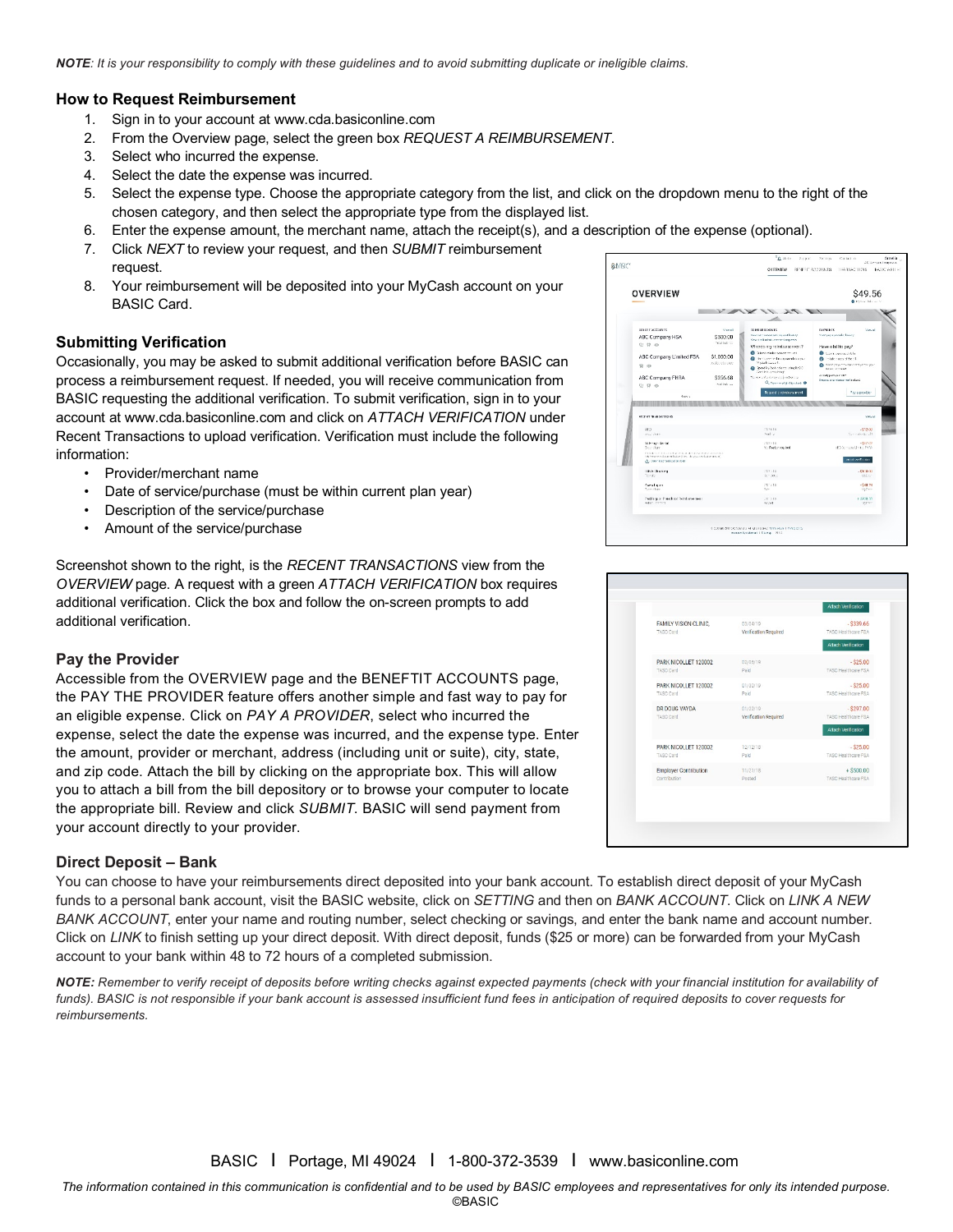# **BASIC Card Features**

**MyWallet:** This convenient organizer offers mobile and web access to the BASIC Card. You can request a new card, access your card history, report a lost or stolen card, create a PIN, and request an additional card for a spouse/dependent. You can manage your PIN, report a lost or stolen card, or request a new card. You can even take a picture of a card, such as your insurance card, and store it. You can also locate the nearest ATM.

*Note: Consumers store many types of cards in their physical wallet, such as healthcare insurance, vision plan, and auto insurance.*

**Lock/Unlock BASIC Card:** If your BASIC Card is lost or stolen, you can quickly disable it with BASIC Card Lock online or via the BASIC benefits mobile app. When found, simply unlock it and it's ready to use again.

**Stacked Card:** The BASIC Card is the most innovative benefit card with features such as MyCash and Card Decline Protection to improve your health, wealth, and well-being from your benefit plan participation. You can use your BASIC Card to access funds in all your accounts, even when multiple benefit accounts exist, such as a HSA, HRA, Dependent Care, Parking, and Commuter Transit. The BASIC Card allows you to purchase eligible expenses without using your own payment card or submitting receipts for reimbursement. With the Stacked Card feature, not only does your BASIC Card know which accounts to access for funds, it also knows in which order the accounts should be accessed when needing to pay for eligible expenses.

### **BASIC Benefits App\*** (for iPhone and Android)

To download the BASIC benefits mobile app, visit the Apple App Store and search for BASIC benefits app for iPhone or visit Google Play Store and search for BASIC benefits app for Android. BASIC has developed a mobile app to help you manage your account easily and efficiently from any place, at any time. It includes numerous features outlined below.





**Account Details:** Click on an account to view the details, such as total balance or your available balance. You can look at the contributions and expenditures and can expand to see more details, such as Total Contributions, Expense Type, and your rollover-funding amount, if applicable.

**Personal Information:** Click on *PROFILE* to update phone numbers, addresses, gender, date of birth, and more. You can also add an additional layer of security and enable two (2) factor authentication. Also, enable touch ID, face ID, or a passcode, depending on the device you use.

**General Information:** At the top of the screen is the MyCash balance. Below the MyCash balance are your contributions and expenditures. And at the lower section of the screen, you'll find a list of your benefit accounts and available balances. Click on these plans to see the details and then scroll down to see your recent transactions.



**Employer Contributions:** (if applicable) Here you'll find basic account summary information in terms of rollover policy, annual contribution from employer, start date of the plan, first paycheck deduction, and more.

**Picture to Pay**: Picture to Pay makes paying an expense even easier. Click the menu option called *PICTURE TO PAY* and a camera will pop up. Take a picture of the invoice, enter the amount you would like to pay, review it, and then submit. That's all there is to it!

**Biometric Security:** Everyone is worried about security these days. Biometric Security is the identification of a person by biological features, like a fingerprint, a thumbprint, or facial recognition. As part of the Consumer Driven Accounts system, BASIC uses biometrics to authenticate and provide participant access to their account and create a much more secure environment than a password can provide. Setting up Biometric Security is a readily available feature when you download that BASIC benefits app on your mobile phone.

*\*Standard message and data rates may apply.*

BASIC I Portage, MI 49024 I 1-800-444-1922 I www.basiconline.com

*The information contained in this communication is confidential and to be used by BASIC employees and representatives for only its intended purpose.*